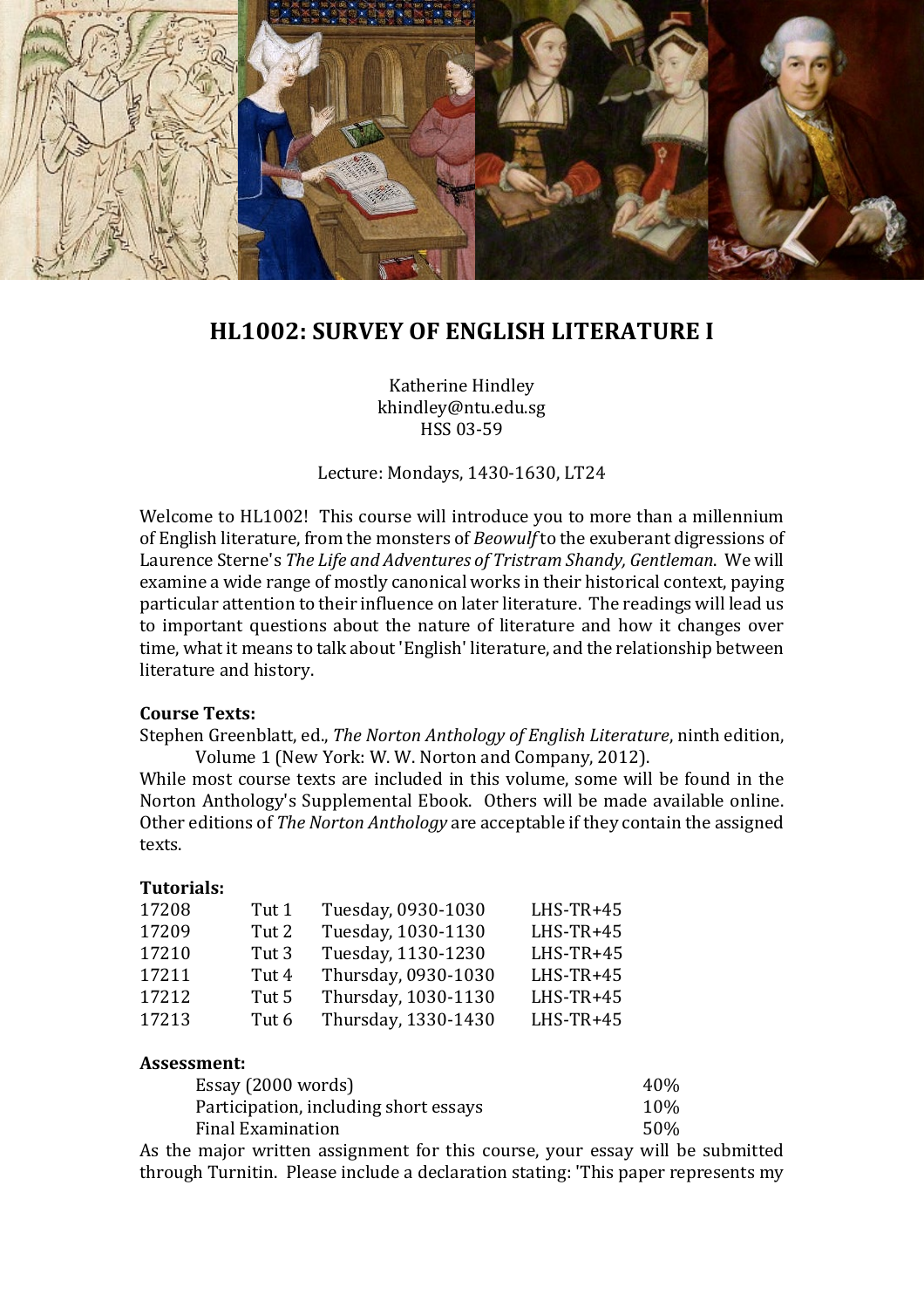own work in accordance with University regulations. I include proper academic references to all my sources.' You do not have to submit a paper copy unless requested by your tutor.

### **Course Policies:**

- Attendance and Participation: barring documented illness or emergencies, you must attend every lecture and tutorial. You must arrive on time, having done the required readings and any assigned work, and be ready to participate in the class discussion. Failure to do so will reduce your participation grade significantly. If you must miss a class, please give your tutor as much notice as possible.
- Late Work and Extensions: if your essay is late, it will be marked down by one third of a grade (i.e. an  $A$ - to a  $B$ +) for each day that it is overdue. If you think that you will have to submit your essay late, please speak to your tutor as soon as possible. We would rather know the situation than be surprised and disappointed by a missing essay!
- Seeking Help Outside Class: you are encouraged to use any form of legitimate aid to help you write papers and research topics that interest you. Obvious sources of legitimate assistance include your tutors, the writing coaches at the LCC Communication Cube, and the subject librarians at the library.
- Plagiarism and Academic Dishonesty: Don't do it! If your tutors or I find that you have misrepresented someone else's work as your own you will fail the assignment and possibly the course. If you are unsure of how or when to cite a source, please refer to the university's academic integrity resources or ask your tutor.

#### **Questions?**

Feel free to come to me or to your tutor if you have any questions! Most importantly, if you feel that you're falling behind in the course for any reason, *please talk to one of us*. The sooner we discuss any obstacles to your success in this class, the more likely it is that we will be able to fix them.

### **COURSE SCHEDULE**

#### **UNIT 1: OLD ENGLISH**

**1. No class: Hari Raya Haji (12 August)**

# **2. Introduction to Old English: Elegy, Heroism, and Religion (19 August)**

Bede on 'Cædmon's Hymn' 'The Battle of Maldon' (Ebook) 'The Dream of the Rood'

**3.** *Beowulf* **(26 August)** *Beowulf*

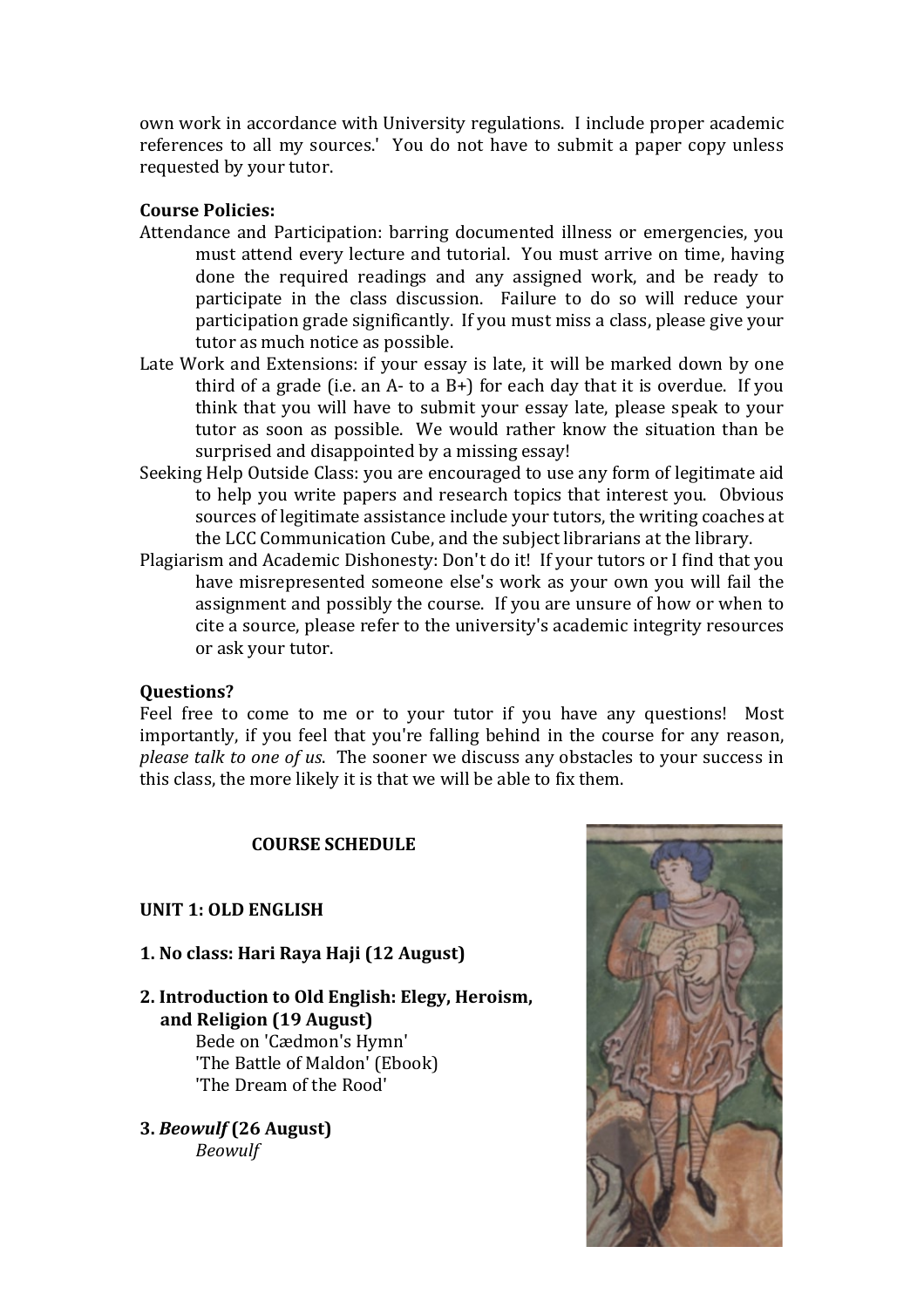

## **UNIT 2: MIDDLE ENGLISH**

## **4. Introduction to Middle English Literature: Multilingualism (2 September)** Marie de France, *Lanval* 'De amico ad amicam' and 'Responcio' (handout)

\*\*first 300-word paper due in tutorial\*\*

**5. The** *Gawain***-Poet (9 September)** *Sir Gawain and the Green Knight*

\*\*tutorials 2 and 3 will be rescheduled this week for Students' Union Day\*\*

# **6. Chaucer (16 September)**

Chaucer, General Prologue to *The Canterbury Tales*, The Wife of Bath's Prologue and Tale

### **UNIT 3: RENAISSANCE LITERATURE**

## **7. Introduction to Renaissance Literature: Sonnets (23 September)**

Wyatt, 'Whoso list to hunt' and Petrarch, 'Rima 190'

Surrey, 'Alas! so all things now do hold their peace' and Petrarch, 'Rima 164' Sidney, *Astrophil and Stella*, sonnets 1, 6, 28, 31, 33, 37, 45, 47, 61, 69, 71, 72, 81, and 108, and songs 4 and 11 Shakespeare, *Sonnets* 1, 3, 12, 18, 116 and 130

\*\*second 300-word paper due in tutorial\*\*

## **RECESS WEEK**

- **8.** *The Faerie Queene* **(7 October)** Spenser, *The Faerie Queene*, Book 1
- **9. Shakespeare (14 October)** Shakespeare, *King Lear*

\*\*2,000-word essay due\*\* \*\*to be submitted with Turnitin\*\*